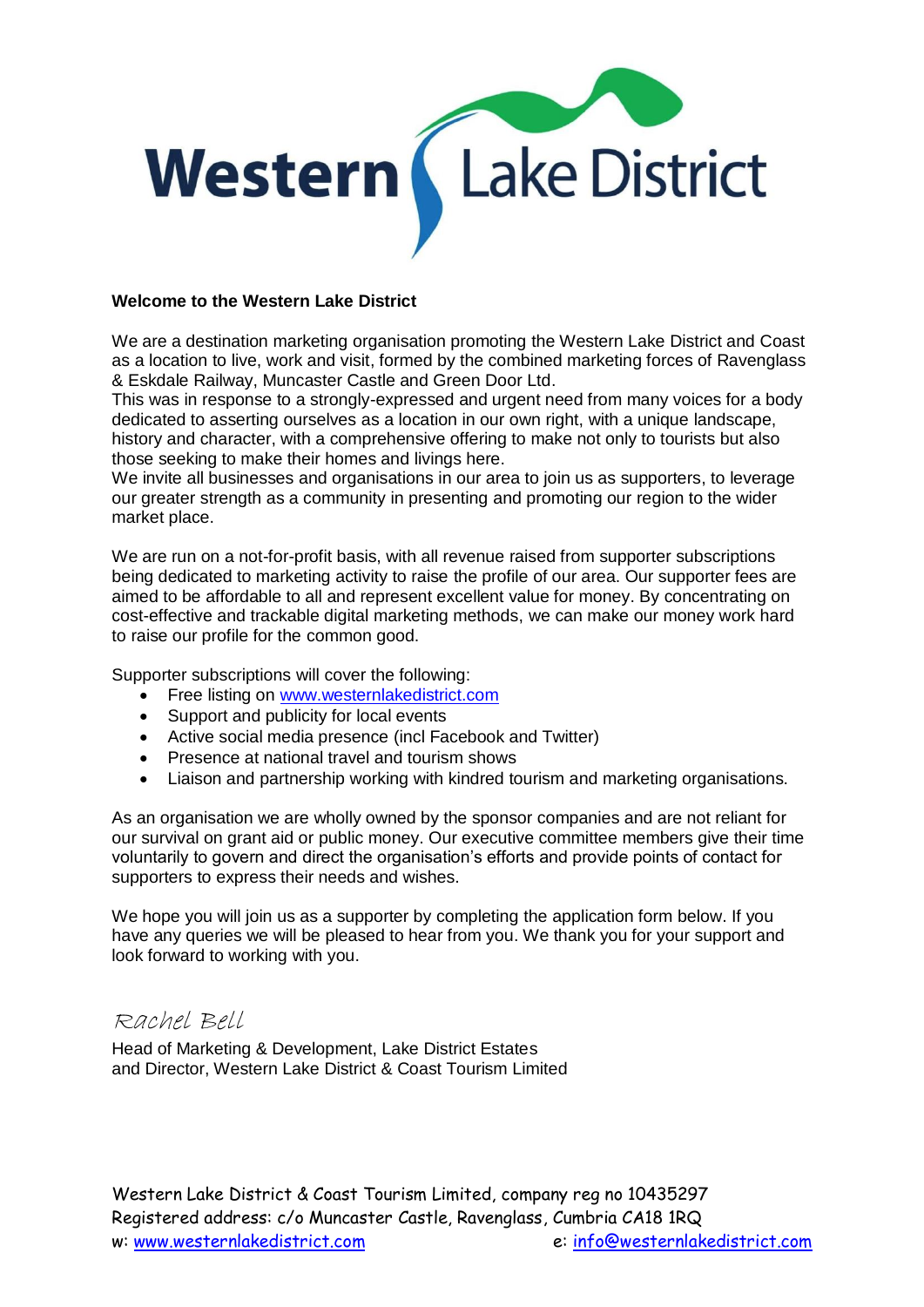

# **Supporter application form 2019**

To be completed and emailed to **[info@westernlakedistrict.com](mailto:info@westernlakedistrict.com)** together with up to 4 landscape-format images, as high resolution as you have available please. Forms completed electronically or manually and scanned are both welcome.

Supporter subscriptions (and website inclusion) run to end March 2020, with renewals issued from January 2020.

### **Standard annual fees - £120 per organisation**

Separate listing of additional sites/addresses of the same umbrella organisation – £60 each. Please submit a separate form.

Supporters joining from 1<sup>st</sup> September 2019 to end December can claim a 50% discount on these charges.

An invoice for the annual fee will be sent out after your information is received and we would ask for payment before your information is loaded onto the website.

**Event listings** are free and may be submitted for any organisation – see separate form.

## **Supporter contact information (not for publication)**

| If different, <b>finance contact</b> for invoicing etc: |
|---------------------------------------------------------|
|                                                         |
|                                                         |
|                                                         |
|                                                         |
|                                                         |

Western Lake District & Coast Tourism Limited, company reg no 10435297 Registered address: c/o Muncaster Castle, Ravenglass, Cumbria CA18 1RQ w: [www.westernlakedistrict.com](http://www.westernlakedistrict.co.uk/) e: [info@westernlakedistrict.com](mailto:info@westernlakedistrict.com)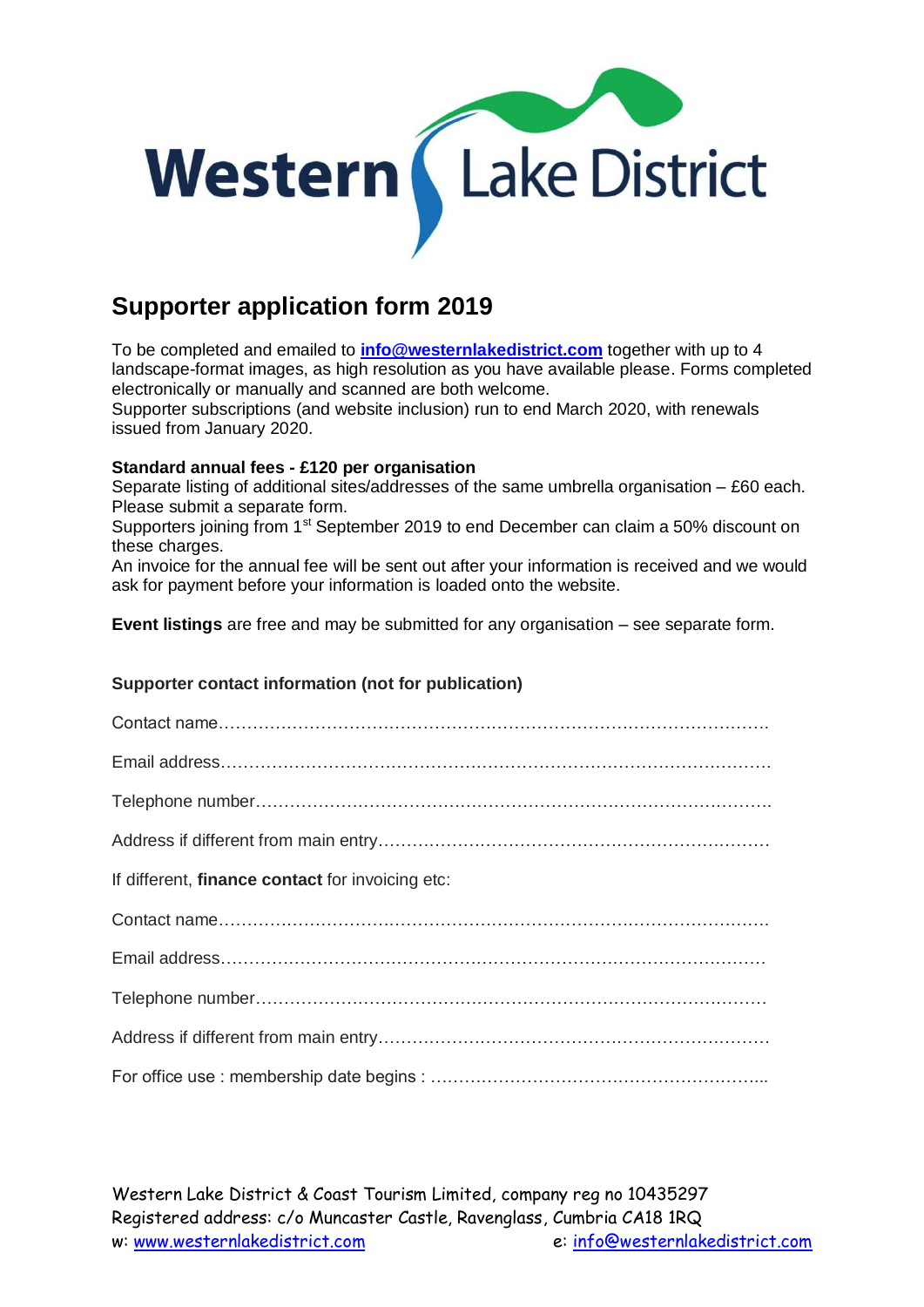

| <b>Supporter information for website:</b>                                                                                      |
|--------------------------------------------------------------------------------------------------------------------------------|
|                                                                                                                                |
| (or social media page if preferred)                                                                                            |
|                                                                                                                                |
|                                                                                                                                |
|                                                                                                                                |
|                                                                                                                                |
| description (suggested min 100 words, max 300 and original content please - do not copy<br>verbatim from other online sources) |
|                                                                                                                                |
|                                                                                                                                |
|                                                                                                                                |
|                                                                                                                                |

Please complete the supporter classification below.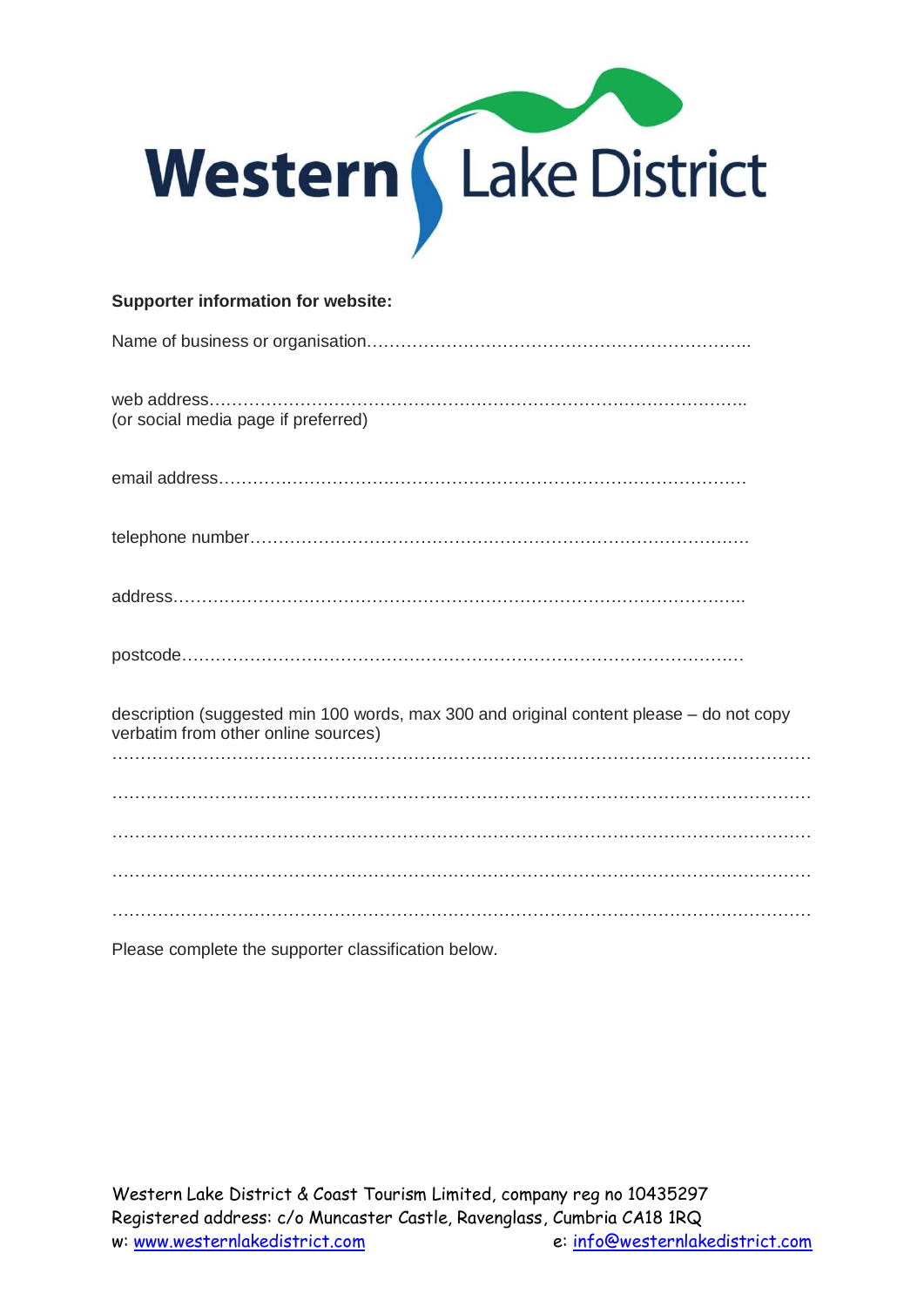

#### **Supporter classification**

Tick all Level 2 classifications which apply to you. If you don't fit anywhere please use 'Other' and specify what you are so that the classification can be enhanced if required. For multi-activity venues, please tick all facilities which are open to the public without charge - e.g. if your cafe or shop is only accessible to ticket-holders, please leave it off. Customers will find this additional information via your websites etc.

| <b>Level 1 classification</b> | <b>Level 2 classification</b> | <b>X</b> |
|-------------------------------|-------------------------------|----------|
| accommodation                 | self-catering                 |          |
|                               | hotel                         |          |
|                               | b&b, guesthouse               |          |
|                               | inn                           |          |
|                               | restaurant with rooms         |          |
|                               | caravan & campsite            |          |
|                               | lodge park                    |          |
|                               | other (please specify)        |          |
|                               |                               |          |
| food & drink                  | restaurant                    |          |
|                               | cafe                          |          |
|                               | bar                           |          |
|                               | pub or inn                    |          |
|                               | tearoom or coffee shop        |          |
|                               | brewery or distillery         |          |
|                               | takeaway                      |          |
|                               | food & drink retail outlet    |          |
|                               | cookery school                |          |
|                               | other (please specify)        |          |
|                               |                               |          |
| attraction                    | historical building or site   |          |
|                               | museum, gallery or collection |          |
|                               | theatre or music venue        |          |
|                               | garden or park                |          |
|                               | themed attraction             |          |
|                               | animal or wildlife centre     |          |
|                               | visitor centre                |          |
|                               | retail outlet                 |          |
|                               | natural feature               |          |
|                               | other (please specify)        |          |
|                               |                               |          |

Western Lake District & Coast Tourism Limited, company reg no 10435297 Registered address: c/o Muncaster Castle, Ravenglass, Cumbria CA18 1RQ w: [www.westernlakedistrict.com](http://www.westernlakedistrict.co.uk/) e: [info@westernlakedistrict.com](mailto:info@westernlakedistrict.com)